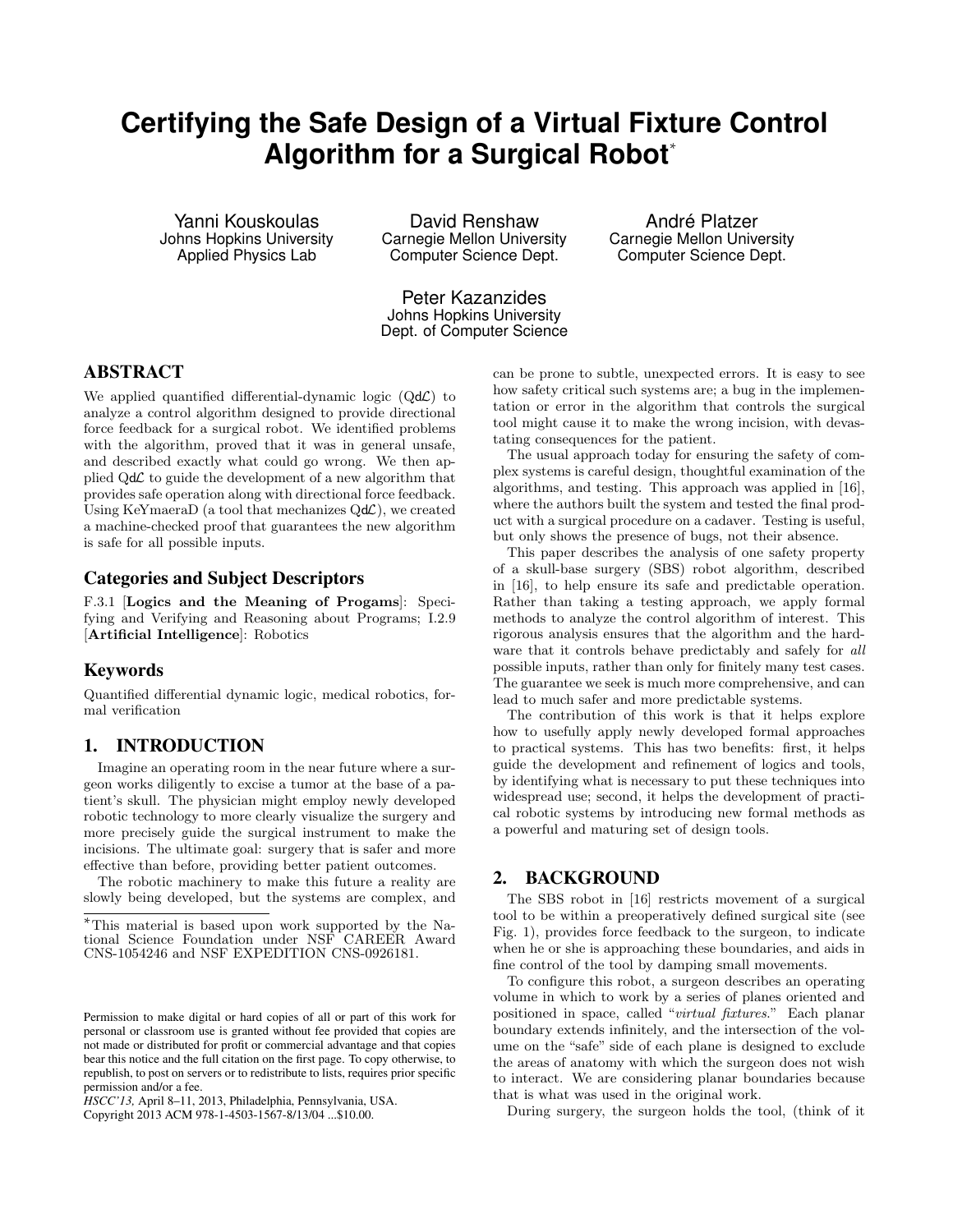

Figure 1: Cooperatively controlled robot enforcing virtual fixtures to restrict a tool-tip to moving within a small volume.

as a scalpel, even though it may be another tool with the same form factor) and applies it to the surgical task at hand, moving it about. The robot is attached to the tool through a rigid mechanical linkage, so as the surgeon exerts forces and torques on the tool, the robot can sense them, and can also exert forces on the tool opposing or aiding the surgeon's movements. This interaction between the SBS robot and surgeon is called cooperative control.

The control algorithm provides three behaviors through different modes of operation: within the center of the safe volume it allows free movement of the tool; close to the surface at the edge of the safe volume it creates an increasing resistance to movement that lets the surgeon know that he or she is close to a virtual boundary; and at the boundary it opposes the movement of the tool, preventing it from crossing the boundary.

Qualitatively, this will produce an invisible boundary that feels soft or mushy. As the tool pushes towards the boundary, the resistance will become progressively firmer; eventually the tool will slow to a stop and "stick" when it reaches the limit of its allowed movement.

The "physics" of the robot are created by an admittance control design, a circuit that converts sensed forces and torques to velocity through a multiplicative factor. If the surgeon exerts force  $\bar{f}$  on the tool tip, located at Cartesian position  $\bar{p}$ , the control circuit translates the input force into a velocity  $\bar{p}'$  at the tool tip, given by:

$$
\bar{p}' = K(\bar{p})G(\bar{f})\bar{f} \tag{1}
$$

where overbars indicate vectors, prime  $'$  indicates a derivative with respect to time, and K and G are  $3 \times 3$  matrices (when just the position is controlled).

A more detailed version of the admittance control equation can be found in [16], but for our purposes this is an adequate model. G is the scale factor, which in the actual system is a matrix with non-linear (exponential) terms described in [7]. It allows the surgeon to switch between moving rapidly over large areas, and doing precise work in a small area with fine control, without interrupting the workflow. In our study, we simplify  $G$  and consider it a constant.

 $K(\bar{p})$  is a gain term, used to provide force feedback and enforce the "virtual fixtures" as described above. Its elements change form abruptly depending on the position of the tip of the tool,  $\bar{p}$ .

Regions of movement are defined in terms of  $D$ , a design parameter that indicates a cutoff distance from the boundary in its safe direction, as in Fig. 2. In the free region, i.e., the points whose distance d from the boundary satisfy  $d > D$ , K is the identity matrix. In the slow region,



Figure 2: The robot determines which mode it is in depending on the distance from the virtual fixture boundary.

where  $0 \leq d \leq D$ , the system provides force feedback opposing movement in proportion to how close the tool is to the boundary. Past the edges of the boundary in the unsafe zone, K becomes zero; our tool should not reach past the boundary during normal operation, if our algorithm is safe.

During the experiments [16], Eqn. 1 was effective in preventing the tool from penetrating the safety boundary, but had the undesirable property that once the tool was near the boundary, motion in all directions was attenuated, including motions away from the boundary. This led to the development of a new control law, where in the slow region  $(0 \leq d \leq D)$ , the velocity of the tool is attenuated by subtracting a fraction of the component in the direction normal to the boundary. The amount subtracted is proportional to how close to the boundary the tool is at any given point. So if the velocity of the tool is  $\bar{p}'$ , the distance from the boundary is d, and the unit normal to the boundary is  $\hat{n}_1$ , the final velocity  $\bar{p}'_1$  is given in [5] as:

$$
\bar{p}'_1 = \bar{p}' - \left(1 - \frac{d}{D}\right)(\bar{p}' \cdot \hat{n}_1)\hat{n}_1\tag{2}
$$

where ⋅ is the dot product of two vectors. The force feedback from each region is applied sequentially, using the attenuated velocity remaining from prior steps. The designers of this algorithm recognize that there is an irregularity in the computation for acute angles, but were not sure what practical effect it had on the system's behavior.

The goal of this research is to ensure that the algorithm safely restricts movement to stay within the virtual fixture boundaries, so that the robot will not adversely impact the safety of the overall system or otherwise unnecessarily endanger the patient.

## 3. RELATED WORK

There are a number of papers related to the use of virtual fixtures for surgery, such as [10, 1]. The closest to the current work are [4, 9], which take a constrained optimization approach to enforcing more complicated boundaries that are generated by anatomy, and providing an approach that can guide a tool successfully through a specific path. The current work is focused on somewhat orthogonal concerns of improving the fidelity of the model of the interface between discrete program and robotic machinery, (i.e. accurately representing the control mechanism by incorporating realistic delay), and using this improved model to prove safety for all possible inputs, helping to improve the maturity of formal methods. It would be interesting in the future to explore the benefits of applying a formal approach to proving the safety of the more complicated algorithms.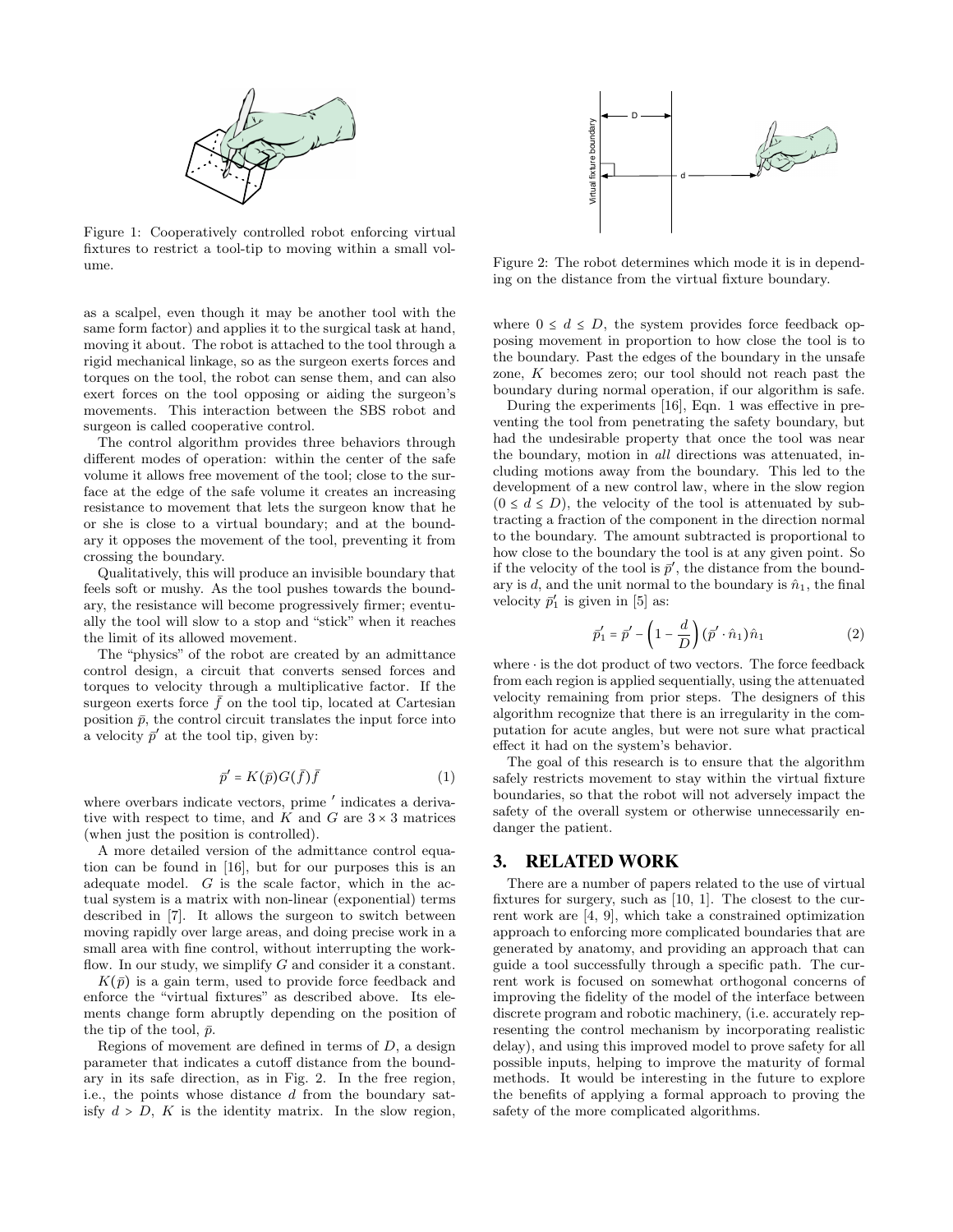Algorithmic verification approaches such as [2, 3] exist, but they are not appropriate for this work because they could only show safety for a specific number of boundaries,  $n$ , i.e. we cannot quantify over elements in the structure in our model. We wish to use one proof to show safety for all possible configurations of any number of boundaries, i.e.  $\forall n$ , where  $n$  is the number of boundaries configured.

At the intersection of formal methods and surgical robotic systems, the authors of this work have also produced related work certifying surgical robot systems in [8, 6], but this prior work is different because it is focused on certifying program implementation for concurrent software, rather than algorithm design for hybrid systems.

# 4. FORMAL APPROACH

Like all formal methods, the approach we employ has three components: a method for creating a model of the algorithm and the physics of the system, a language for writing a precise specification of its behavior, and a strategy to rigorously prove that the model has exactly the behavior described in the specification. We used two closely related hybrid logics to help us formally verify the safe behavior of the control algorithm used to enforce virtual fixtures: differential-dynamic logic  $(d\mathcal{L})$  [11, 12], and quantified differential-dynamic logic [13, 14]  $(Qd\mathcal{L})$ . Both of these logics use the same approach to modeling the system, specifying behavior, and proving properties.

Modeling a hybrid system in  $Qd\mathcal{L}$  and  $d\mathcal{L}$  is done via a hybrid program (HP). The hybrid program looks a bit like an imperative programming language, with real numbers and discrete sets comprising its primitive types. The statements available within a hybrid program are: instantaneous, simultaneous assignment of values  $\theta_i$  to program state variables  $x_i$ , e.g.  $x_1 := \theta_1, \ldots, x_n := \theta_n$ ; enforcing a logical assertion  $\chi$  on program state, i.e. ? $\chi$ ; composing program  $\alpha$ with  $\beta$ , i.e.  $\alpha$ ;  $\beta$ ; nondeterministically choosing to execute one of two programs  $\alpha$  and  $\beta$ , i.e.  $\alpha \cup \beta$ ; repetition of a program  $\alpha$  some nondeterministic number of times, i.e.  $\alpha^*$ ; and continuous evolution of a set of differential equations, i.e.  $x'_1 = \theta_1, \ldots, x'_n = \theta_n \& \chi$ . The last type of statement is the most interesting: it represents the evolution of continuous time in the hybrid system according to the given differential equations, satisfying the first order constraint,  $\chi$ . The state variables  $x_i$  and those contained in terms  $\theta_i$ , evolve continuously in response to this statement and stop at any time before leaving  $\chi$ .

Specifying behavior in  $Qd\mathcal{L}$  and  $d\mathcal{L}$  is done using firstorder logic with the usual logical connectives, i.e.  $\phi \wedge \psi$ ,  $\phi \vee \psi$ ,  $\neg \phi$ ,  $\phi \rightarrow \psi$ , and quantifiers, i.e.  $\forall x \phi$ , and  $\exists x \phi$ . The specification language also contains box and diamond modal operators  $\lceil \alpha \rceil \phi$  and  $\langle \alpha \rangle \phi$ ; the former is satisfied when  $\phi$  holds after all runs of  $\alpha$ , and the latter is satisfied if  $\phi$  holds after at least one run of  $\alpha$ .

The proof strategy for these logics depends on applying a set of sound inference rules to transform pieces of the goal into tautologies in real arithmetic.

 $Qd\mathcal{L}$  is a generalization of  $d\mathcal{L}$ , designed to allow quantification of variables used as arguments to other functions, and continue to ensure that the resulting arithmetic is decidable. Decidability is important because when working with these logics the leaves of proof trees are systems of equations devoid of hybrid program constructs; solving them proves or disproves that branch of the proof tree. Quantification over

variables used as arguments to other functions becomes useful when we model multiple boundaries.

We are fortunate that there is a mechanization of  $Qd\mathcal{L}$ , described in [15], that allows us to model and mechanically prove properties of a hybrid system using this new logic.

# 5. DEVELOPING A SPECIFICATION

We are interested in proving the following critical safety property for our system:

For any configuration of virtual fixture boundaries, if the surgeon starts the tool at a safe place, for all possible uses of the robot, at each point in time, the tool remains in a safe place.

There are many cases where developing a specification is difficult, because the behavior we want is complicated, or the language we use to describe it is not sufficiently expressive. Neither of these is the case for our particular problem. The property is simple, and our logic is sufficiently expressive. The challenge is how to prove it.

If we call the model of our control algorithm "ctrl," and we have a single boundary  $i$  with a unit normal to the boundary  $\hat{n}_i$  pointing in the safe direction, a point  $\bar{r}_i$  on the boundary, then a tool at position  $\bar{p}$  would be safe if  $(\bar{p}-\bar{r}_i) \cdot \hat{n}_i \geq 0$ . We will call the preceeding expression safe<sub>i</sub>.

Thus for the  $i<sup>th</sup>$  boundary, our safety property would be expressed as:

$$
safe_i \rightarrow [ctrl]safe_i \tag{3}
$$

An implication with a precondition in the implicant, and a modality in the implicand is a common idiom in differential dynamic logic used to represent safety properties. Our safety property says if we start in the safe location for boundary i, and you run the robot using ctrl, then at every point in time, you will also be in a safe location.

If the surgeon specifies 3 virtual fixtures, we could state the safety property as  $(safe<sub>1</sub> \land safe<sub>2</sub> \land safe<sub>3</sub>) \rightarrow [ctrl](safe<sub>1</sub> \land$ safe<sub>2</sub>∧safe<sub>3</sub>). In fact, we considered and verified such properties of the SBS system with a fixed number of virtual fixtures in KeYmaera. But the surgeon can specify any number of virtual fixtures as input, so we would then have to reverify the system if the surgeon ever decided to use 4 or more fixtures. The same problem arises if we consider 10 boundaries or any other fixed number instead.

In  $Qd\mathcal{L}$ , however, we can develop a single model for an arbitrary number of boundaries represented, e.g., as a linked list. We can traverse boundaries of interest with an uninterpreted function next(), that when applied consecutively to its result, identifies a list of boundaries, and a hybrid program that iterates over the different boundaries in that list:  $[i := \text{first}; (i := \text{next}(i))^*]((i \neq \text{end}) \rightarrow \text{safe}_i)$ . Unlike most hybrid programs, which represent a model of a hybrid system, this one's sole purpose for existence is to span the list provided to us by the next() function and terminated by a constant symbol end (satisfying next(end) = end).

For a finite, end-terminated list of boundaries defined by next(), we are interested in proving the following property saying that ctrl safely respects all boundaries always:

$$
[i := \text{first}; (i := \text{next}(i))^*] ((i \neq \text{end}) \rightarrow \text{safe}_i) \rightarrow
$$
  

$$
[\text{ctrl}][i := \text{first}; (i := \text{next}(i))^*] ((i \neq \text{end}) \rightarrow \text{safe}_i)
$$
 (4)

What remains is developing the model ctrl and proving that it matches this specification.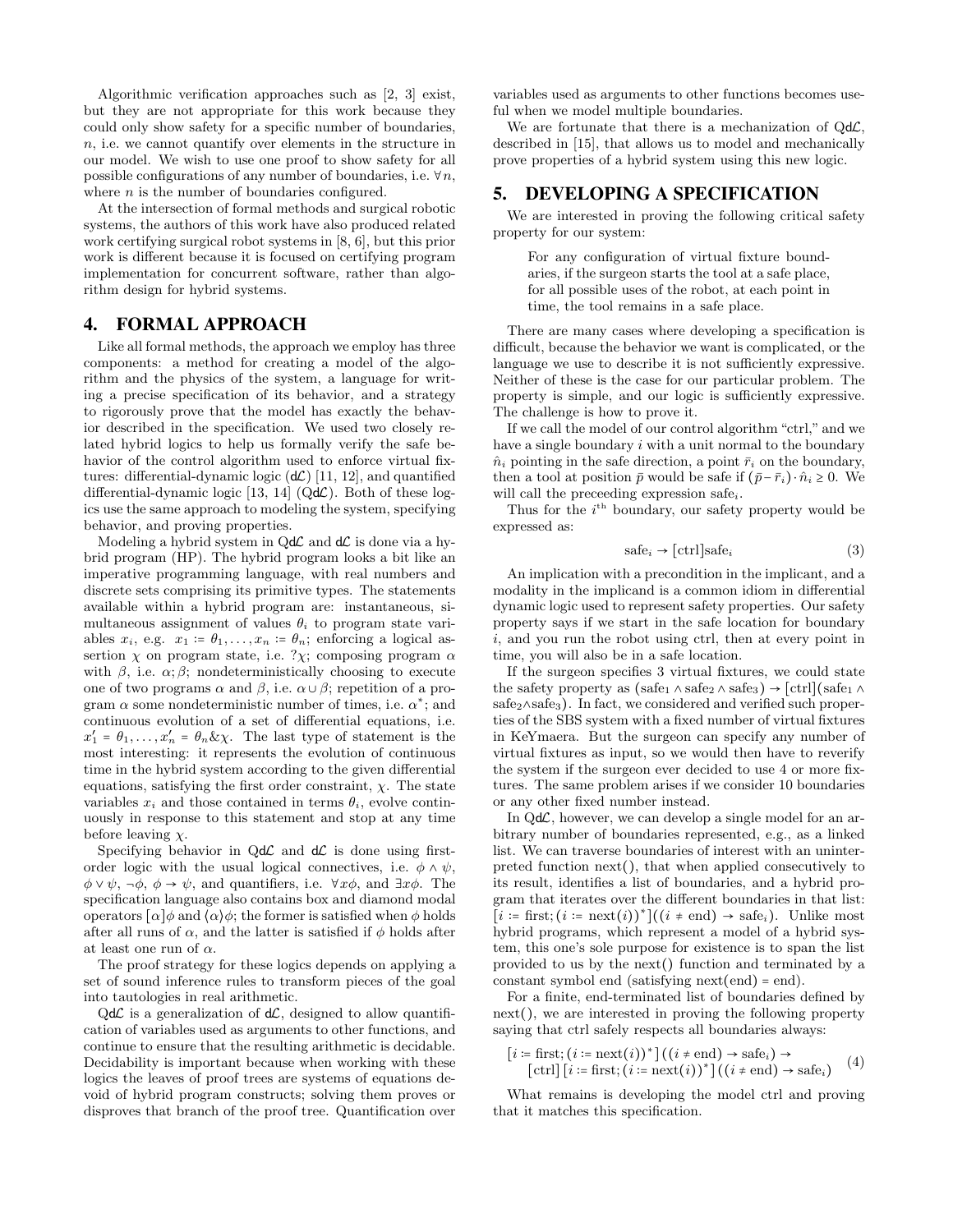# 6. DEVELOPING A MODEL

In this section, we describe the different steps we took to create an accurate model of the system. This means we will start with simplifying assumptions, create a model of our control algorithm, and show how we refine our model to eventually prove the safety of our system.

Why not simply jump straight to the final result? Because the process of developing and refining a model helps identify problems in the design and can lead to changes in the control algorithm we are modeling. Describing the modeling process illustrates the strategy we use to create these models, and provides general lessons that are applicable to many other hybrid system modeling and verification tasks.

Model development is an integral part of formal verification, and how to get to the right model is not always obvious. For this modeling effort we are not sure what the final model will look like, so we will step back and break the problem into two pieces: first, we must create the model of the control algorithm for the safety and force feedback of a single boundary, and second, we must add code to our single-boundary control model that applies that control to many boundaries sequentially, and produces a combined effect that ensures safety for a finite collection of boundaries.

# 6.1 Event-Driven Continuous Control

The first attempt at modeling our SBS system is a direct translation of the continuous equations in Eqn. 1. This equation implicitly assumes a sort of continuous control, where our system responds infinitely fast and infinitely often; it will lead to what is sometimes called an *event-driven* system, since it responds instantaneously to events.

There are many analog control circuits that do exhibit behavior that is nearly continuous control. In fact, the underlying control circuit that implements admittance control for the SBS robot is one example, assuming its step response is sharp and its settling time is short compared to the other time scales in the system.

Because the admittance control circuit can be modeled by continuous control, it may be tempting to think that a continuously controlled, event-driven model is a good representation for the virtual fixture control algorithm. It is not. The virtual fixture control algorithm cannot be practically implemented as an analog circuit, because  $K$  must be set in a manner consistent with both the current geometric state, but also the currently configured set of virtual fixture boundaries. This means the part of our system that computes  $K$  will be digital, and can introduce a significant delay in our response.

This is a very general lesson for anyone who is developing complex control algorithms. The lower level control circuits may be analog, and often can be modeled and analyzed very well by continuous control, and the control and circuit theory that we have available in our toolbox. But when building up more complicated control behaviors at higher levels of system abstraction, those behaviors may require more computation, and it may only be practical to implement them using digital components. In this case, modeling the control algorithm using continuous, event-driven control is a poor approximation that may lead to inaccurate conclusions.

Regardless, this sort of approximation is useful because it provides a quick sanity check of our basic concept under ideal conditions; if our control algorithm does not work correctly under continuous control, we cannot expect it to work under a more realistic model that incorporates delay. We will illustrate the utility of this initial step for model development by creating a model of control for a single boundary. Attempting to apply formal methods to this model will force us to refine the model, and eventually identify a problem with our initial control system design.

Our initial modeling attempt begins by writing pseudo code for a hybrid program that represents our control algorithm. There will be a section of code that assigns values to state variables in the system, and we can call this block "input." It is followed by a non-deterministic choice of different statements describing continuous evolution according to a system of differential equations directly taken from the admittance control equation. Each statement corresponds to a mode of operation, describing that mode's continuous behavior, as well as constraints that must hold in that case. Our pseudo-code looks like this:

 $ctrl \equiv (input;$ 

( (mode 1 diff eqn & mode 1 constraints) ∪ (mode 2 diff eqn & mode 2 constraints) ∪ (mode 3 diff eqn & mode 3 constraints) ∪ ...

(mode n diff eqn & mode n constraints))) ∗

This defines an event-driven controller, because it will switch from one mode to the other as described by the event of moving from one evolution domain constraint to another. The semantics of  $Qd\mathcal{L}$  are nondeterministic, such that the system can switch between overlapping evolution domain constraints at any time. In our system, all evolution domain constraints are disjoint except for their overlapping mode boundaries, so that the system switches over to the other modes exactly at those boundary events.

We can now convert this pseudo-code into an algorithm by adding details. For simplicity, we will first model the controller in two dimensions, and fix a single virtual fixture boundary to the x-axis, with the safe side being quadrants one and two of our cartesian coordinate system, where  $y$  is positive. Next, we will fill in the details for "input." From the physician's perspective, the interaction with the system is via simple hand motions, exerting force on the tool to move it around. We model this motion using the nondeterministic assignment to the derivative of the force, creating a piecewise linear model of the force. We use  $\bar{f}_p = (f_{xp}, f_{yp})$ to represent the derivative of force with respect to time, and write  $f_{xp}$  := \* and  $f_{yp}$  := \* to indicate non-deterministic assignment. (Because our mechanization does not have any way to represent vector quantities, we have to decompose our system into scalar equations.) We relate these quantities to the force by including the appropriate differential equations  $f'_x = f_{xp}, f'_y = f_{yp}$  during continuous evolution of our system. Finally, we fill in the differential equations using the basic physics of our admittance control circuit and damping mechanism, given in Eqs. 1 and 2. As in Eqn. 1,  $\bar{p}$  represents the position of the tooltip,  $\bar{p}'$  is its derivative with respect to time, and  $f$  represents the force that the surgeon exerts on the system at a given point in time. The logical constraints that are provided during continuous evolution distinguish the different input cases. The refined hybrid program is given in Table 1.

In this simple model, we can see the different cases that our robot controls for, to make a single boundary safe. For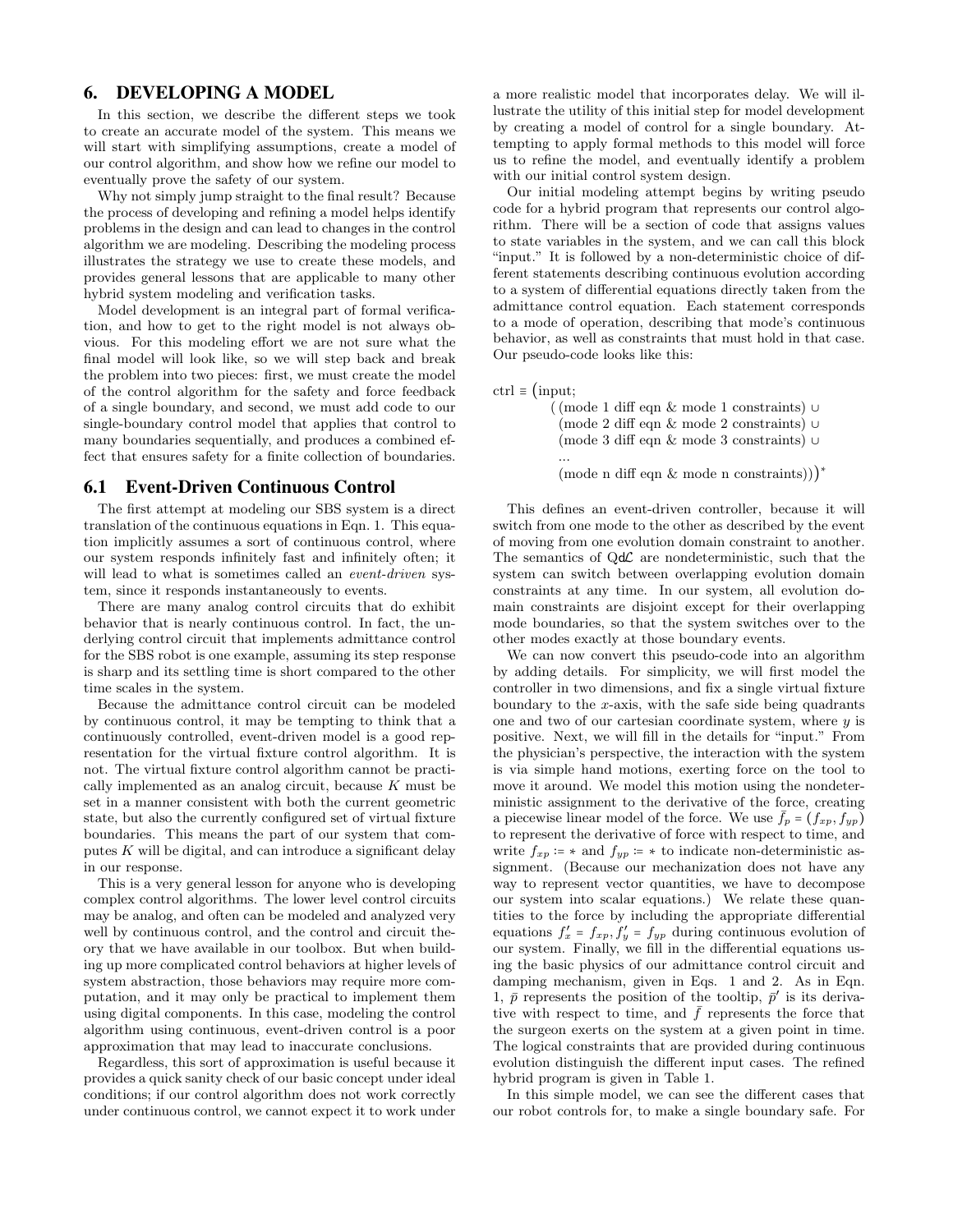$$
\begin{aligned}\n\text{ctrl}_1 &\equiv \left(f_{xp} := *; f_{yp} := *; \right. \\
\left\langle \begin{array}{c} \n\gamma & \text{free zone} \end{array} \right. & \left\langle \begin{array}{c} p'_{x} = Gf_{x}, p'_{y} = Gf_{y}, f'_{x} = f_{xp}, f'_{y} = f_{yp} \& (p_{y} \ge D) \right) \cup \\
\left\langle \begin{array}{c} \n\gamma & \text{slow one} \end{array} \right. & \left\langle \begin{array}{c} p'_{x} = Gf_{x}, p'_{y} = G\frac{p_{y}}{D}f_{y}, f'_{x} = f_{xp}, f'_{y} = f_{yp} \& \\
\left\langle \begin{array}{c} (0 \le p_{y} \le D) \land (f_{y} \le 0) \end{array} \right) \right) \cup \\
\left\langle p'_{x} = Gf_{x}, p'_{y} = Gf_{y}, f'_{x} = f_{xp}, f'_{y} = f_{yp} \& \\
\left\langle \begin{array}{c} (0 \le p_{y} \le D) \land (f_{y} \ge 0) \end{array} \right) \right) \cup \\
\left\langle \begin{array}{c} \n\gamma & \text{most boundary} \end{array} \right. & \left\langle \begin{array}{c} p'_{y} = f_{yp} \& \left( \begin{array}{c} (p_{y} \le 0) \land (f_{y} \le 0) \end{array} \right) \right) \cup \\
\left\langle p'_{x} = 0, p'_{y} = 0, f'_{x} = f_{xp}, f'_{y} = f_{yp} \& \left( \begin{array}{c} (p_{y} \le 0) \land (f_{y} \ge 0) \end{array} \right) \right) \right)\n\end{aligned}
$$

Table 1: Simple, event-driven model exhibiting continuous control for a single virtual fixture in two dimensions.

∗

example, there are two cases in the slow zone, one for moving towards the boundary, and one for moving away from it.

For this system, safety means that we do not move past the virtual fixture boundary. We state our safety property as ensuring that the tool tip, located at  $\bar{p}$ , will never go into the bad region below the x-axis, so safe<sub>1</sub> =  $(p_y \ge 0)$ . We also define some sanity requirements for our system, sane =  $(G >$ 0)  $\wedge$  (D > 0) to formalize assumptions about the different parameters.

THEOREM 1. The event-driven SBS control system in Table 1 is safe for a single boundary in two dimensions, *i.e.*, the following  $d\mathcal{L}$  formula is provable:

$$
safe_1 \land sane \rightarrow [ctrl_1]safe_1 \tag{5}
$$

We were able to mechanize and prove the safety of this system, using KeYmaera, a mechanization of dL.

It is tempting to stop our modeling exercise here, because it seems obvious that this algorithm will be safe for multiple boundaries. Here, we ended up reusing a continuous model appropriate for the design of linear, time-invariant systems, for formal verification of a high level control algorithm that is a hybrid system. For this system, the assumption of continuous control is not appropriate.

## *Generalizing to Multiple Boundaries.*

When we try to extend our formal model to include an arbitrary but finite number of multiple boundaries, we fail; this modeling approach can (with difficulty) be scaled to a higher number of boundaries, but it cannot represent the general case of any number of boundaries in a single model.

To use this modeling approach for an arbitrary number of boundaries, we would have to embed a looping program within different modes describing the continuous dynamics of the system, in order to control for all of the boundaries and their overlapping regions. The semantics of  $Qd\mathcal{L}$  and  $d\mathcal{L}$ do not allow this, because it would represent the execution of a discrete program instantaneously at every instant of time; this is more than physically impossible to implement.

In the process of formalizing an accurate model of our system, we discover something inaccurate about our model that is dangerous to our conclusions of its safety; our modeling language tells us so by prohibiting what we are trying to do. As discussed above, we have implicitly extended the assumption of continuous control to the implementation of the gain term  $K(\bar{p})$ , which contains discrete aspects of the

system that switch its form, giving the system its hybrid flavor. This system needs a more accurate modeling approach to correctly ensure its safety.

## 6.2 Improved Delayed-Response Control

To relax the idealized assumptions of the event-driven model, and allow us to represent an arbitrary but unspecified number of boundaries in our system, we will model the control algorithm with delay in the control loop. When we create the software that implements this control algorithm, it will contain a loop that senses its state and the current inputs, makes a decision, and then sends commands to the robotic machinery to respond. This cycle of decision-making introduces some finite (possibly variable) delay, with an upper bound we call  $\epsilon$ , in the response of the robot. Modeling this delay is appropriate because it more closely matches the system behavior, in that the robot takes some action, and then cannot react again to the external world for some period of time up to  $\epsilon$ ; see Figure 3. For the robot system used in [16],  $\epsilon = 18.2$  msec.



Figure 3: Event-triggered vs. Delayed-Response Control

Converting our event-triggered model to one with a delayed response requires the opposite of what we contemplated doing in the previous section. Rather than embedding a looping program into the continuous dynamics to represent discrete behavior, we must refactor the hybrid program, rewriting it so that the differences in the modes are expressed in the discrete program at the beginning of each continuous evolution. This refactoring is illustrated in Fig. 4.

Once this is done, there will only be one set of differential equations that describes the continuous evolution of our system, and it will simply represent the physics of the system

| Event-triggered                        | Delayed-Response                                                  |
|----------------------------------------|-------------------------------------------------------------------|
| $ctrl \equiv$                          | $ctrl \equiv$                                                     |
| (discrete;                             | (discrete;                                                        |
| $(\text{model dyn})$                   | $(moded discrete \cup$                                            |
| $(\text{mode2 dyn})$                   | $mode2discrete \cup$                                              |
| $\left(\bmod\ 3 \text{ dyn}\right)$ )* | mode3discrete);                                                   |
|                                        | $t = 0; (\frac{dyn}{t}, t' = 1 \& t \leq \epsilon))$ <sup>*</sup> |

Figure 4: Converting a model that uses event-triggered control into a model that has a delayed response. Refactoring differences between different modes into a discrete program component, leaving our model with a single term describing the continuous evolution of the system with an extra clock t bounded by  $\epsilon$ .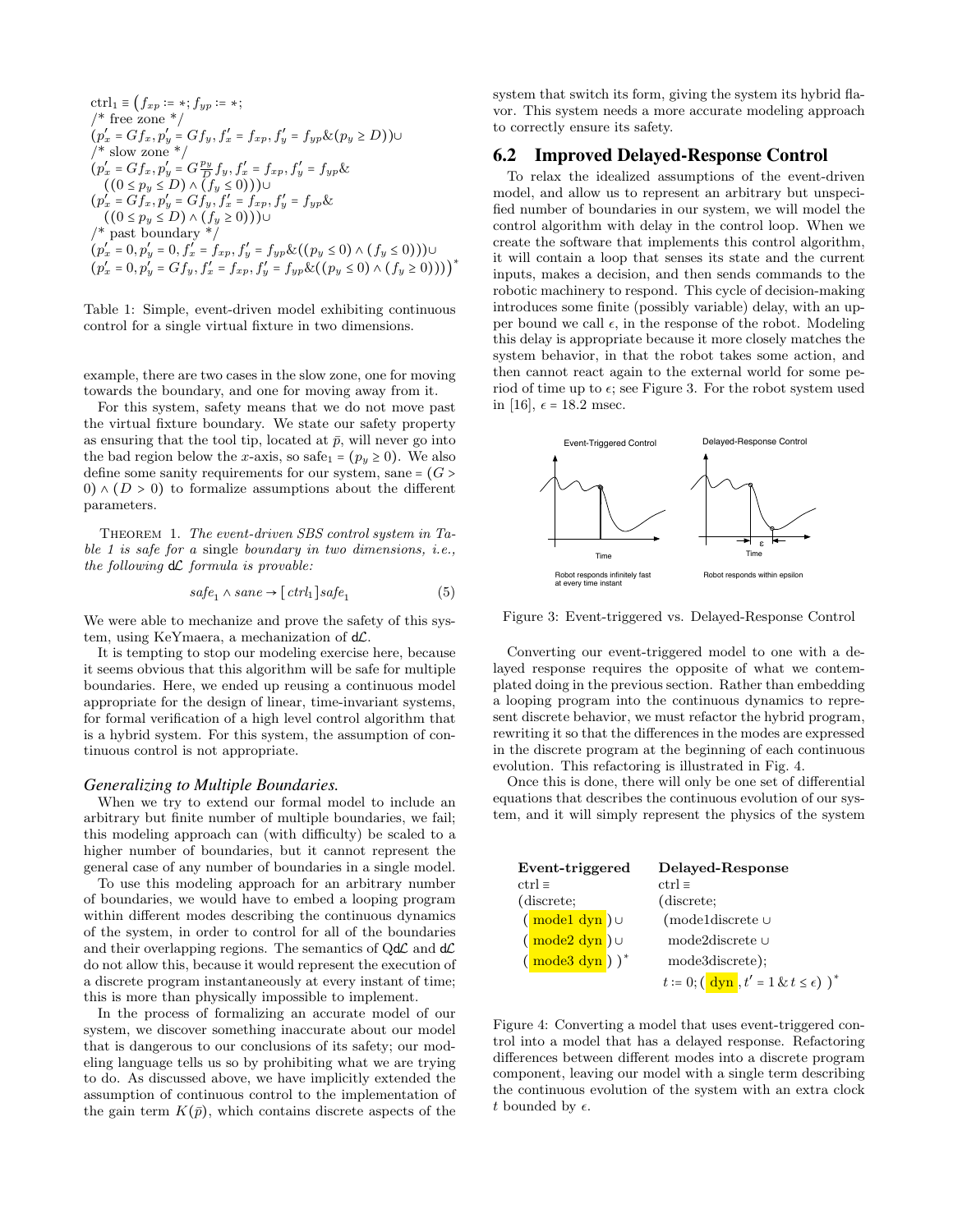and the behavior of our lower-level admittance controller, which should not change regardless of the mode the system is in or the damping decision made by the control algorithm.

#### *6.2.1 First Iteration: Immediate Control*

We rewrite Eqn. 1 to match Eqn. 2, the implementation described in [5], for which we wish to prove safety:

$$
\bar{p}'(t) = G(\bar{f}(t) - k\hat{n})\tag{6}
$$

In doing so, we define a state variable  $k$  that will be used to describe the amount of force-feedback in the direction normal to the boundary. The value of  $k$  is computed and set at each step by the discrete program, and used as a constant in the ODE during continuous evolution. Incidentally, this rewriting of Eqn. 1 will become a problem, as it changes the functional form of our equation, and prevents us from generalizing to multiple boundaries.

For our first iteration, we write a discrete program to set the value of  $q$  according to the current value of the force and position at the beginning of each step, implement the differential equation above, and use the approach described in Fig. 4 to allow up to  $\epsilon$  time to elapse before our next control decision. This approach runs into immediate problems, which are evident even without doing a formal proof: Since the system may now be delayed by up to  $\epsilon$ , we have introduced the possibility that the tool moves so quickly that it crosses the buffer of size D in some time less than  $\epsilon$ . Whether this occurs in practice will depend on the values of  $D, \epsilon$ , and the maximum velocity the robot allows. We can prove this if it is not sufficiently obvious.

#### *6.2.2 Second Iteration: Predictive Control*

To solve this problem, we must redesign the algorithm so that it anticipates the motion in the time step of duration  $\leq \epsilon$ , so that it can avoid violating the safety conditions. Rather than reacting only in the fixed forced-feedback zone, we will anticipate, based on the tool's position, its velocity, and its acceleration, whether we need to oppose its motion to prevent it from exceeding the virtual fixture we have defined. Force feedback can be applied if and when the tool is safe, in the slow (force-feedback) zone, and moving slowly enough to provide useful feedback to the user. At this point, our redesign is focused on safety only, since we need to get this right before we add force feedback.

The rest of this section describes the details of this design, which requires: computing the characteristics of the path the tool takes during the time step that represents the robot's delay; enumerating input cases, and computing  $k$  so that the robot's behavior remains safe; and proving that the design does in fact ensure the safety we expect.

#### *Calculating the Tool's Path.*

In order to create a predictive version of the algorithm, we must calculate the path of the tool with respect to the boundary. The force exerted on the tool at a point in the time step can be written as the initial force at the beginning of a step (subscript 0), plus the derivative of the force times time, and each of these can further be broken into x and y coordinates:

$$
\bar{f}(t) = \bar{f}_0 + \bar{f}_p t = (f_{x0} + f_{xp}t)\hat{x} + (f_{y0} + f_{yp}t)\hat{y}
$$
 (7)

where  $\hat{x}$  and  $\hat{y}$  are unit normals in the x and y directions.

By calculating force components normal to the boundary, we can relate these quantities to the frame of reference of the boundary, and more easily model a boundary at an arbitrary location and an arbitrary orientation. We can write  $f_n$ , the force normal to the boundary, as the initial normal force  $f_{n0}$ plus the derivative  $f_{np}$  of the normal force times time

$$
f_n(t) = \bar{f}(t) \cdot \hat{n} = (\bar{f}_0 \cdot \hat{n}) + (\bar{f}_p \cdot \hat{n})t = f_{n0} + f_{np}t \qquad (8)
$$

By solving the ODE in Eqn. 6, we find the position  $\bar{p}$  of the tooltip at any time  $t$  during the step, and then we can use this to find the distance  $d(t)$  from the boundary:

$$
\begin{array}{rcl}\n\bar{p}(t) & = & \bar{p}_0 + G(\bar{f}_0 - k\hat{n})t + \frac{1}{2}G\bar{f}_p t^2 \\
d(t) & = & (\bar{p}(t) - \bar{r}) \cdot \hat{n} \\
& = & d_0 + G(f_{n0} - k)t + \frac{1}{2}Gf_{np}t^2.\n\end{array} \tag{9}
$$

We need to look at the undamped case to know whether we need the robot to apply damping. The discriminant of the quadratic describing the distance will tell us whether our parabolic trajectory without damping intersects the boundary we are interested in; if disc =  $(\widehat{Gf}_{n0})^2 - 2\widehat{Gf}_{np}d_0$  is positive, we know that we may intersect the virtual fixture during the next  $\epsilon$  time step.

## *Calculating Safe* k *for Different Input Conditions.*

Now we need to use Eqn. 9 to calculate a  $k$  that ensures safety throughout the time step of duration  $\leq \epsilon$ . We want to damp it safely, but not unnecessarily, depending on the specifics of the motion that is being made. For example, if the tool's motion is away from a boundary, we don't need any damping, unless the acceleration eventually reverses its direction and has it intersecting the boundary during this time step, in which case we do. There are various cases for this type of motion, and we have to compute a safe value of  $k$ for each case, and then use the results during the execution of our hybrid program.

The cases are shown in Fig. 5, and the calculations for  $k$ used in the model for each case follow. How do we know that we have safely addressed all of the cases? This is one of the benefits of a formal approach. We think carefully about the cases, enumerate them, and then calculate a safe k depending on the behavior we seek. Then, we attempt to prove the safety property. If we have missed any cases, or miscalculated k, the proof will fail and lead to a counterexample of whatever cases we have missed. In this way, verification can support the design process for this control algorithm.

There are four cases where the robot should not do anything, because we will not hit the boundary during this time step. These four cases correspond with the subfigures a–d in Fig. 5, and for these cases, the robot will not add any damping; we represent this in our model by setting  $k = 0$ for these cases.

- (a) We are moving away from the boundary  $(f_{n0} \geq 0)$ , and accelerating away from the boundary  $(f_{np} \geq 0)$ .
- (b) We are moving towards the boundary  $(f_{n0} \leq 0)$ , but accelerating away from the boundary  $(f_{np} \geq 0)$ , so that we turn around before we reach it (disc  $\leq 0$ ).
- (c) We are moving towards the boundary  $(f_{n0} \leq 0)$ , but accelerating away from the boundary  $(f_{np} \geq 0)$  so that we will intersect it (disc  $\geq$  0), but not during this time step  $(d(\epsilon) \geq 0$  and  $f_n(\epsilon) \leq 0)$ , so no action is necessary yet.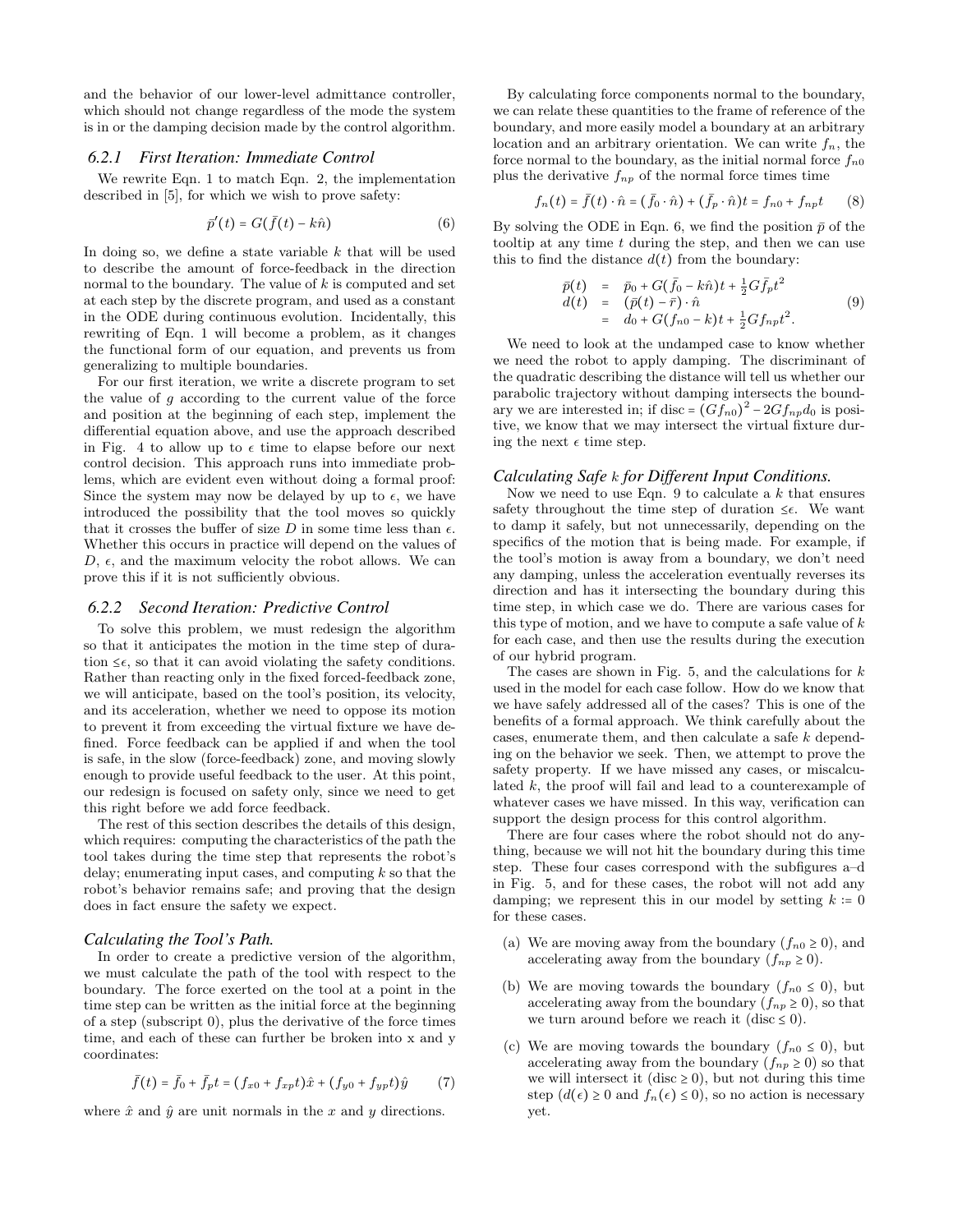

Figure 5: Each subfigure represents a movement scenario in which the skull-base surgery robot must enforce safety. The y-axis of each subfigure represents the distance of the closest approach of the tool to a single virtual fixture boundary, i.e.  $d(t)$ . The x-axis of each subfigure represents the progression of time, with a zero-reference being assigned to the beginning of a step, progressing to the maximum delay,  $\epsilon$ . The final, safe version of the realistic controller contains each of these scenarios as an explicitly controlled case.

(d) We are accelerating towards the boundary  $(f_{np} \leq 0)$ but we never reach it during our step  $(d(\epsilon) \geq 0)$ .

There are three cases where the robot must interfere, to prevent the tool-tip from crossing the virtual fixture. These remaining three cases correspond with the subfigures e–g in Fig. 5. The logic and calculations for  $k$  follow for each case:

(e) We are accelerating towards the boundary  $(f_{np} \leq 0)$ , and we would reach it or exceed it at the end of our time step (i.e.  $[k := 0]d(\epsilon) \leq 0^1$ ) unless additional damping is applied.

Since we are accelerating towards the boundary, we know the furthest we can reach past the boundary will be at time  $\epsilon$ . To ensure that we do not cross the boundary, we find a damping value that just slows us enough so that we touch but do not cross the boundary at this time, by solving  $d(\epsilon) = 0$  for k. We find  $k \coloneqq f_{n0} + \frac{(d_0 + \frac{1}{2} G f_{n p} \epsilon^2)}{(G \epsilon)}$  $\frac{1}{G(\epsilon)}$  to ensure safety, so we set that value as  $k$  at the beginning of the step for this case.

(f) We are moving towards the bounday  $(f_{n0} \leq 0)$  but accelerating away from the boundary  $(f_{np} \geq 0)$ , and we will still intersect it (disc  $\geq$  0) during this time step. We know this because the trajectory has turned around  $(f_n(\epsilon) \geq 0)$  and reached its minimum.

Here, we need to ensure that the minimum value just touches the boundary, so that no part of the path actually crosses it. We compute the time where our parabolic trajectory reaches its minimum,  $t_m = \frac{-f_{n0}}{f_{np}}$ ; this is the furthest past the boundary that our path reaches. Now we can require that the discriminant of the resulting quadratic equation be zero, and solve for the damping that would be required to create that path. We find  $k := f_{n0} - \sqrt{\frac{2f_{np}d_0}{G}}$  would be the damp-<br>ing required to keep this safe.

(g) We are moving towards the bounday  $(f_{n0} \leq 0)$  but accelerating away from the boundary  $(f_{np} \geq 0)$ , but we will still intersect it (disc  $\geq$  0) during this time step. We know this because even though the trajectory is still downward,  $(f_n(\epsilon) \leq 0)$ , we have exceeded the boundary by the end of the step ( $[k := 0]d(\epsilon) \le 0$ ).

This trajectory is monotonic during our step and moving towards the boundary. The position  $[k := 0]d(\epsilon)$ thus represents the furthest possible distance we can go past the boundary during the step, without damping.

By applying damping and opposing the downward trajectory, the minimum will move to an earlier time. Without damping, the time at which our parabolic trajectory reaches a minimum is beyond our time step,  $t_m \geq \epsilon$ , but by changing the damping k, we may find it has moved so that  $t_m < \epsilon$ . If the  $t_m$  occurs during our  $\epsilon$  step, we need to produce a force that ensures that the minimum point is raised so that our path does not intersect the boundary. We must solve  $d(t_m) = 0$  for the boundary. We must solve  $a(t_m) = 0$  for  $k$ , and in this case, we find that  $k = f_{n0} - \sqrt{\frac{2f_{np}d_0}{G}}$  is a safe damping coefficient, as in case f. If the  $k$  computed above still leaves  $t_m \geq \epsilon$ , then this correction is more than is necessary. We can solve  $d(\epsilon) = 0$  for k, and exactly as in case e we find that a damping of  $k \coloneqq f_{n0} + \frac{(d_0 + \frac{1}{2} G f_{np} \epsilon^2)}{(G \epsilon)}$  $\frac{\overline{a}^{Gf_{npe}}}{(G\epsilon)}$  keeps our trajectory safe.

## *Proving (Un)Safety.*

We have been able to quickly produce a design that accurately represents lag in the controller and the linear damping described in [16, 5], and can be applied to multiple boundaries. The modeling effort and our formal approach has led us to make some modifications to the control algorithm to improve safety, namely we redesigned the algorithm so that it damps its movements predictively, taking into account time lag in the system.

We are able to use KeYmaera to prove the safety of this design for a single boundary, but when we implement multiple boundaries in KeYmaeraD, this algorithm is in general unsafe, and we can prove it with a counterexample. We will present an informal proof by constructing a description of an algorithm that depends upon sequential application of Eqn. 2 for each boundary, and pointing out that any algorithm that makes these assumptions produces a counterexample when one tries to prove its safety.

Consider a set of boundaries, C. For each boundary  $i \in C$ , there is a a normal  $\hat{n}_i$ , and a distance of the tool to the closest point on that boundary  $d_i$ . We write an assertion,

 $^1\rm{We}$  use notation from differential dynamic logic to indicate the setting the state variable  $k$  to a value in the following calculations. So  $[k := 0]d(\epsilon) \leq 0$  is the assertion that with the value of k set to zero, evaluating the equation  $d(\epsilon)$  yields a value less than zero.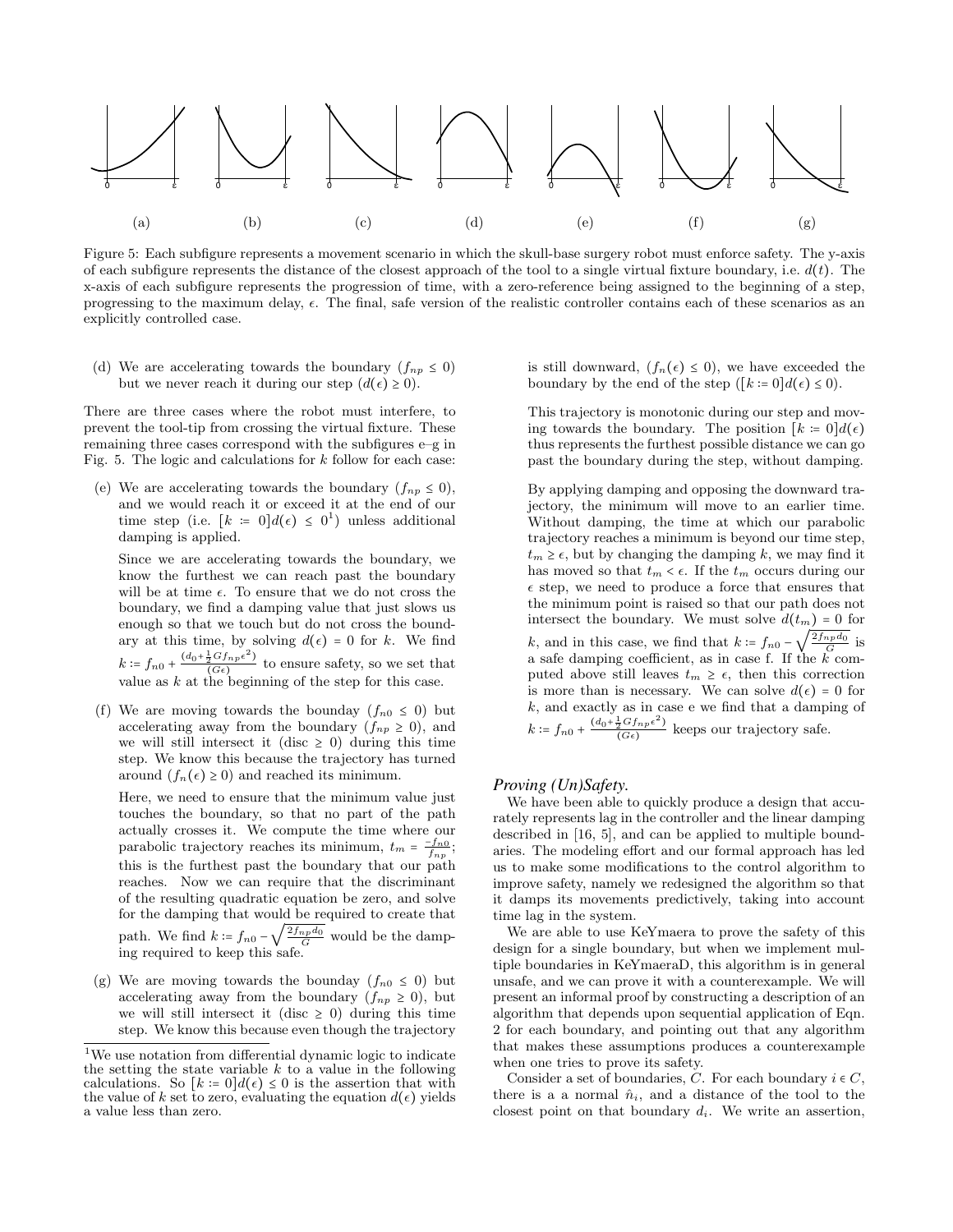$Q_i$ , that encodes what it means to be safe for boundary i:

$$
Q_i(\bar{w}, \bar{v}) \equiv \left(-\bar{w} \cdot \hat{n}_i \leq -\bar{v} \cdot \hat{n}_i \frac{d_i}{D}\right) \vee (\bar{w} \cdot \hat{n}_i \geq 0)
$$
 (10)

In this assertion, the quantity  $\bar{v}$  represents the velocity of the tool tip before we exert any control, and  $\bar{w}$  represents the velocity of the tool tip, after we have exerted control. The satisfaction of  $Q_i(\bar{w}, \bar{v})$  describes the exerting of safe control for boundary  $i$ , when the initial velocity without control would have been  $\bar{v}$ , by modifying the final velocity to be  $\bar{w}$ . In other words,  $Q_i(\bar{w}, \bar{v})$  is satisfied when both  $\bar{w}$  and  $\bar{v}$ , have components normal to the boundary i that are towards the boundary, and  $\bar{w}$ 's normal component is attenuated in proportion to its distance from the boundary, or when  $\bar{w}$  has its component normal to the boundary going away from the boundary.

We assume  $C_s$  is a proper subset of C, and  $\bar{w}$  is a velocity such that  $\forall i \in C_s, Q_i(\bar{w}, \bar{v})$ . This means that all forces have been attenuated properly for the boundaries indexed in  $C_s$ .

We wish to construct an algorithm which when given  $\bar{v}$ , and  $\bar{w}$ , computes a new velocity  $\bar{x}$  for each index  $j \in C \setminus C_s$ such that,

$$
\forall i \in C_s, Q_i(\bar{x}, \bar{v}) \land Q_j(\bar{x}, \bar{v}). \tag{11}
$$

By induction, such an algorithm could then be applied to each successive boundary to compute the resulting, forcefeedback velocity that is safe for all virtual fixture boundaries.

An example of an algorithm that makes these assumptions follows:

$$
\bar{x} = \begin{cases}\n\bar{w} + \left[ \left( \frac{d_j}{D} \bar{v} - \bar{w} \right) \cdot \hat{n}_j \right] \hat{n}_j & \text{if } \bar{w} \cdot \hat{n}_j \le 0 \wedge \bar{v} \cdot \hat{n}_j \le 0 \wedge \\
& \left( -\bar{w} \cdot \hat{n}_j \ge -\bar{v} \cdot \hat{n}_j \frac{d_j}{D} \right) \\
\bar{w} & \text{if } \bar{w} \cdot \hat{n}_j \le 0 \wedge \bar{v} \cdot \hat{n}_j \le 0 \wedge \\
& \left( -\bar{w} \cdot \hat{n}_j \le 0 \wedge \bar{v} \cdot \hat{n}_j \le 0 \wedge \\
& \left( -\bar{w} \cdot \hat{n}_j \le -\bar{v} \cdot \hat{n}_j \frac{d_j}{D} \right) \\
\bar{w} & \text{if } \bar{w} \cdot \hat{n}_j \ge 0 \\
\bar{w} - (\bar{w} \cdot \hat{n}_j) \hat{n}_j & \text{if } \bar{w} \cdot \hat{n}_j \le 0 \wedge \bar{v} \cdot \hat{n}_j \ge 0\n\end{cases}
$$
\n(12)

The first case simply subtracts out the component of tool velocity normal to the boundary that would be necessary to attenuate it proportional to how close the tool is to the boundary. The second and third cases do nothing, as the normal is already attenuated due to transformations from other boundaries. The fourth case represents conditions where other boundaries are producing attenuating velocity in opposition to what is necessary to attenuate the normal component of velocity with respect to the current boundary.

When attempting a safety proof for this algorithm, we have to prove Eqn. 11 by showing the safety of different cases in Eqn. 12. We ended up disproving one of the cases by finding a counterexample during an attempt to complete the safety proof using KeYmaera. In particular, we found a counterexample in the fourth case where:

$$
\{Q_i(\bar{w}, \bar{v}), \bar{w} \cdot \hat{n}_j \le 0, \bar{v} \cdot \hat{n}_j \ge 0, \hat{n}_i \cdot \hat{n}_j \le 0\} \nvdash
$$
\n
$$
Q_i(\bar{x}, \bar{v}) \wedge Q_j(\bar{x}, \bar{v}),
$$
\n(13)

violating our specification. The term  $\hat{n}_i \cdot \hat{n}_j \leq 0$  describes the subset of the fourth case where the counterexample occurs. The counterexample occurs when boundaries intersect each other at acute angles, and the dot product of their normals is a negative quantity, i.e., they partially face each other.

The existence of this counterexample means that there are geometric configurations of multiple boundaries where

the correction introduced by the system for one boundary can push the tool past another virtual fixture boundary into an unsafe location. This means that the tool can "slip" past a virtual fixture boundary, through the edge formed by the intersection of two different virtual fixtures. This also means that for large velocity movements, the process of enforcing one virtual fixture boundary can violate another, sufficiently closely spaced boundary.

For multiple, arbitrarily configured boundaries, an algorithm based on these assumptions is not in general safe.

## *6.2.3 Third Iteration: Non-linear Damping*

We wish to make our system safe, yet produce a directional damping so that motions away from the boundary are not attenuated. Because of the problems described above, we revert back to damping the system with a multiplicative factor as in Eqn. 1. Multiplicative damping ensures that damping from one boundary will not be reversed by further damping from another. Still using the notation from Eqns. 7–8, we will revisit the design using the formal approach we have adopted, which will help us ensure safety as we design the directional damping we seek. As before, we start with

$$
\bar{p}' = K(\bar{p})G(\bar{f})\bar{f} \tag{14}
$$

but we choose a form for  $K$  appropriate to non-linear damping,  $K = \begin{pmatrix} K_x & 0 \\ 0 & K_y \end{pmatrix}$ .

The rest of this section follows the structure of Section 6.2.2, computing the characteristics of the path the tool takes during the time step, enumerating input cases, and computing safe damping coefficient, and finally proving that the design does in fact ensure the safety we expect.

#### *Calculating the Tool's Path.*

We can now compute the position of the tool-tip during each step and its distance from a boundary, as before, first solving Eqn. 14, and then computing the distance during the time step as before.

$$
\bar{p}(t) = \bar{p}_0 + G(K_x f_{x0} \hat{x} + K_y f_{y0} \hat{y}) t + \n\frac{1}{2} G(K_x f_{xp} \hat{x} + K_y f_{yp} \hat{y}) t^2 \nd(t) = (\bar{p}(t) - \bar{r}) \cdot \hat{n} \n= d_0 + G(K_x f_{x0} n_x + K_y f_{y0} n_y) t + \n\frac{1}{2} G(K_x f_{xp} n_x + K_y f_{yp} n_y) t^2
$$
\n(15)

In this case, the discriminant will tell us whether our parabolic trajectory intersects the boundary we are interested in. The discriminant is given by disc =  $G^2(K_x f_{x0} n_x +$  $K_y f_{y0} n_y$ <sup>2</sup> – 2G( $K_x f_{xp} n_x$  +  $K_y f_{yp} n_y$ ) $d_0$ . The turn-around point for this trajectory is at  $t_m = \frac{-(K_x f_{x0} n_x + K_y f_{y0} n_y)}{(K_x f_{x0} n_x + K_y f_{y0} n_y)}$  $\frac{-(K_x f_x) n_x + K_y f_y n_y y}{(K_x f_{x} p_n_x + K_y f_{y} p_n_y)}$  as long as  $(K_xf_{xp}n_x + K_yf_{yp}n_y) \neq 0$ .

## *Calculating Safe* k *for Different Input Conditions.*

We go through the exercise of computing the control for each input scenario in Fig. 5, as in Sec. 6.2.2. We assume  $k = K_x = K_y$ . The only differences are in cases e, f, and g.

- (e) Solving for  $d(\epsilon) = 0$ , we find  $k := -\frac{d_0}{G} \left( f_n \epsilon + \frac{1}{2} f_{np} \epsilon^2 \right)^{-1}$ .
- (f) For our system, the minimum point is thus at  $t_m$  =  $-(K_xf_{x0}n_x+K_yf_{y0}n_y)$  $\frac{-(K_x f_{x0} n_x + K_y f_{y0} n_y)}{(K_x f_{xp} n_x + K_y f_{yp} n_y)}$ . With  $K_x = K_y$ ,  $t_m = \frac{-f_{n0}}{f_{np}}$ . We can require that the the discriminant of the resulting quadratic equation be zero, and solve it, finding that  $k \coloneqq \frac{2f_{np}d_0}{Gf_{n0}^2}$  provides appropriate damping to guarantee a safe trajectory.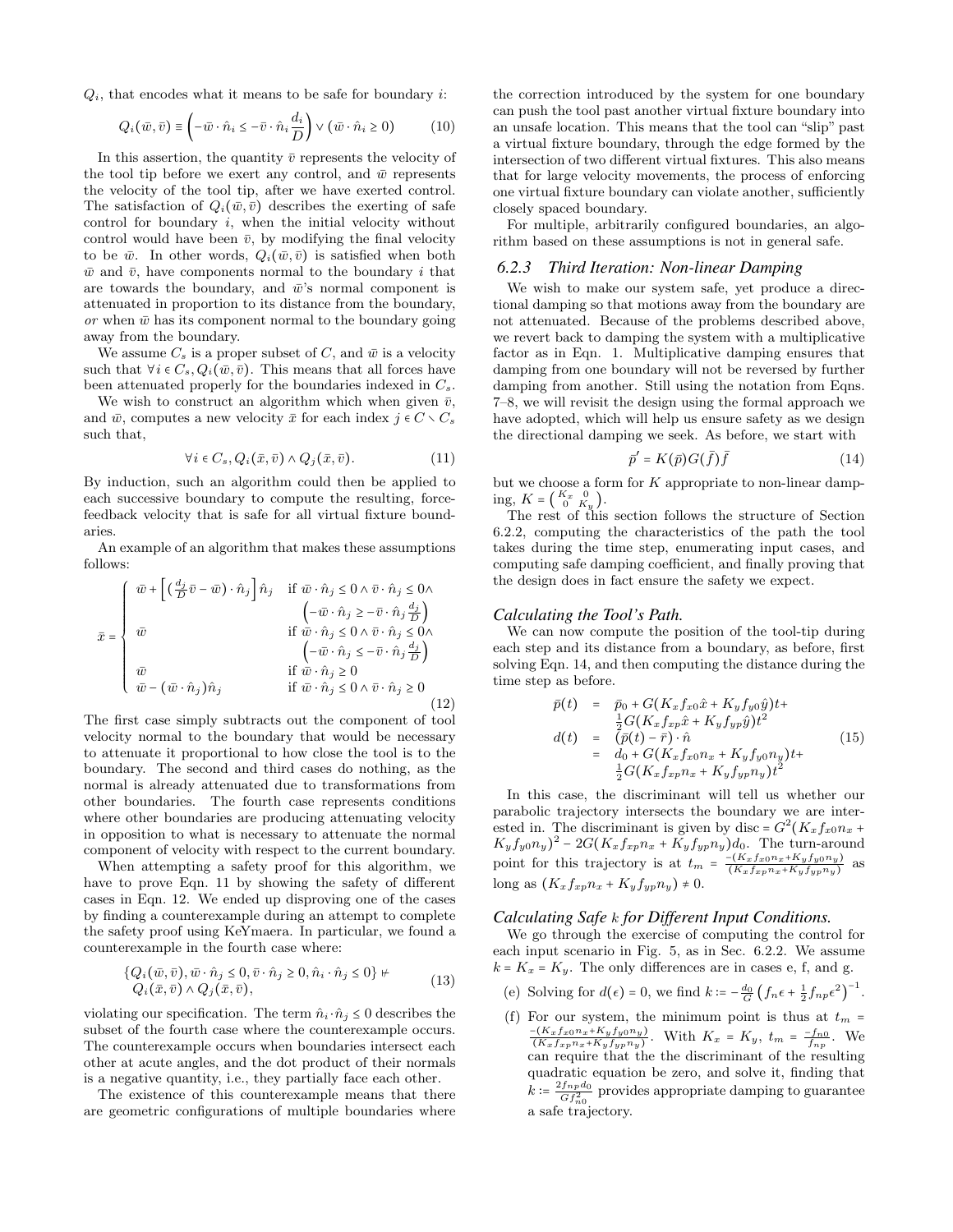(g) In general, the trajectory reaches its minimum point at  $t_m = \frac{-f_{n0}}{f_{np}}$ . It is sufficient to ensure  $d(\epsilon) = 0$  exactly as in case e. We find  $k := -\frac{d_0}{G} \left( f_n \epsilon + \frac{1}{2} f_{np} \epsilon^2 \right)^{-1}$  safely damps the system, as before.

We also add force feedback into this design, as described in [16], defining a slow zone that is between the virtual fixture boundary, and up to a distance  $D$  away. We attenuate the tool's movement by a factor proportional to how far into the slow zone the tool has progressed, measured by its distance from the boundary divided by the total thickness of the slow zone, i.e.  $\frac{d(t)}{D}$ . The tool will slow down more and more as it approaches the boundary. We apply force feedback only when the tool's path primarily moves towards the virtual fixture, and when its starting point is within the slow zone. If after applying attenuation that provides force feedback, we would cross a virtual fixture boundary, we can add further attenuation to those cases, as described above, to ensure that the system remains safe.

Careful modeling of our robot and the application of formal methods have led us to a design of a single-boundary control algorithm that satisfies our original requirements, accurately represents lag, predictively enforces safety, and is composable so that it can be applied to multiple boundaries in sequence, and still ensure a safe system.

We can now complete the model of our redesigned control algorithm by taking the single-boundary control program and embedding it in two loops, one nested inside the other. The outer loop models the controller's interaction with the physical world, describing force input from the surgeon, and the evolution of continuous time after the control algorithm has provided force feedback and enforced safety. The nested inner loop models the control algorithm being applied successively to each boundary; each iteration of the inner loop computes and applies force feedback for, and enforces the safety of, a single arbitrarily oriented boundary. The nested inner loop iterates over all of the boundaries. The final model is given in Table 2.

#### *Safety Proof.*

After our careful modeling effort, we were able to mechanize the safety proof in KeYmaeraD.<sup>2</sup>

THEOREM 2. The SBS controller in Table 2 is safe for an arbitrary number of arbitrarily oriented and positioned boundaries in three dimensions, i.e., the following  $Qd\mathcal{L}$  formula is valid:

 $(G > 0) \wedge (e > 0) \wedge (D > 0) \wedge (k \ge 0) \wedge (next(end) = end)$  $(\forall i : B, |\hat{n}(i)|^2 = 1) \wedge (\forall (h \ g : B), (next(h) \neq end) \rightarrow$  $(h \neq g) \rightarrow (next(h) \neq next(g))) \wedge$  $[i := \overline{first}; (i := next(i))^*] ((i \neq end) \rightarrow safe_i) \rightarrow$  $[ctrl_2][i := first; (i := next(i))^*] ((i * end) \rightarrow safe_i)$ 

The proof is structured the same way as the model: with two inductive steps, one nested inside the other. Both inductive reasoning steps have the three branches: one representing their base cases, one for the inductive step, and the last for the postcondition. The middle "inductive step" of the first application of induction leads to the second application of loop induction. (This is the location of the nesting.) The second "inductive step" of the second application of inductive reasoning breaks out into one hundred and forty different branches, each representing slightly different conditions of force feedback and safety enforcement.

To see where the branches come from, we can examine the final model in Table 2. For each time step, the system: computes a damping coefficient to provide force feedback (ten cases); independently computes a damping coefficient to ensure safe operation enforcement of virtual fixture boundaries (seven cases discussed in Fig. 5); and then compares the damping coefficients and makes a decision whether to apply safety damping depending on their relative magnitudes. Each of these actions is shown in the model, and the product of these cases,  $10 \times 7 \times 2 = 140$ , gives us the total number of major subcases in the proof.

The main idea of the quantified proof is to show that for each branch in the inner inductive step, the application of damping for a given boundary, either by leaving the original damping in place, or in applying additional damping to provide force feedback or ensure safety, successfully ensures safety of that boundary. The proof must also show that when additional multiplicative damping factors are added, that additional damping does not impair the safety of the other boundaries that have been controlled-for so far.

The final, completed safety proof has 156,024 proof steps. The proof steps are described by a manually created proof script, that allows the user to describe the structure of the proof. The script is like a program that describes how to conduct the proof, detailing individual steps in parts of the proof, and automating the proving process in other parts, re-using proof strategies as appropriate. On a laptop, the 2D version of the model takes around two minutes to machine-check the proof, confirming its truth, while the full 3D version takes 70 minutes to complete, mostly waiting to automatically solve the arithmetic for certain unoptimized branches of the proof tree.

# 7. FUTURE WORK

One avenue of future work might be to explore how to address more complicated boundaries. The current approach could be extended by designing a control algorithm that dynamically adds and removes boundaries depending on where you are in the allowed operating volume. Boundaries can be safely removed at any time, and boundaries can be safely added at the beginning of a time step, providing that the tool tip is in a safe location with respect to the new boundary when it is added. One can conceive of extensions to the current algorithm that would simulate surfaces with convex topologies and cusps, by selectively adding and removing planar boundaries at appropriate times to stay inside one convex connected component at a time. This would be an interesting verification challenge.

# 8. REFERENCES

- [1] J. Abbott, P. Marayong, and A. Okamura. Haptic virtual fixtures for robot-assisted manipulation. In S. Thrun, R. Brooks, and H. Durrant-Whyte, editors, Robotics Research, volume 28 of Springer Tracts in Advanced Robotics, pages 49–64. Springer, 2007.
- [2] M. Fränzle and C. Herde. HySAT: An efficient proof engine for bounded model checking of hybrid systems. Formal Methods in System Design, 30:179–198, 2007.

<sup>2</sup>The final models and proofs are available online at http: //symbolaris.com/pub/medrobot-examples.zip